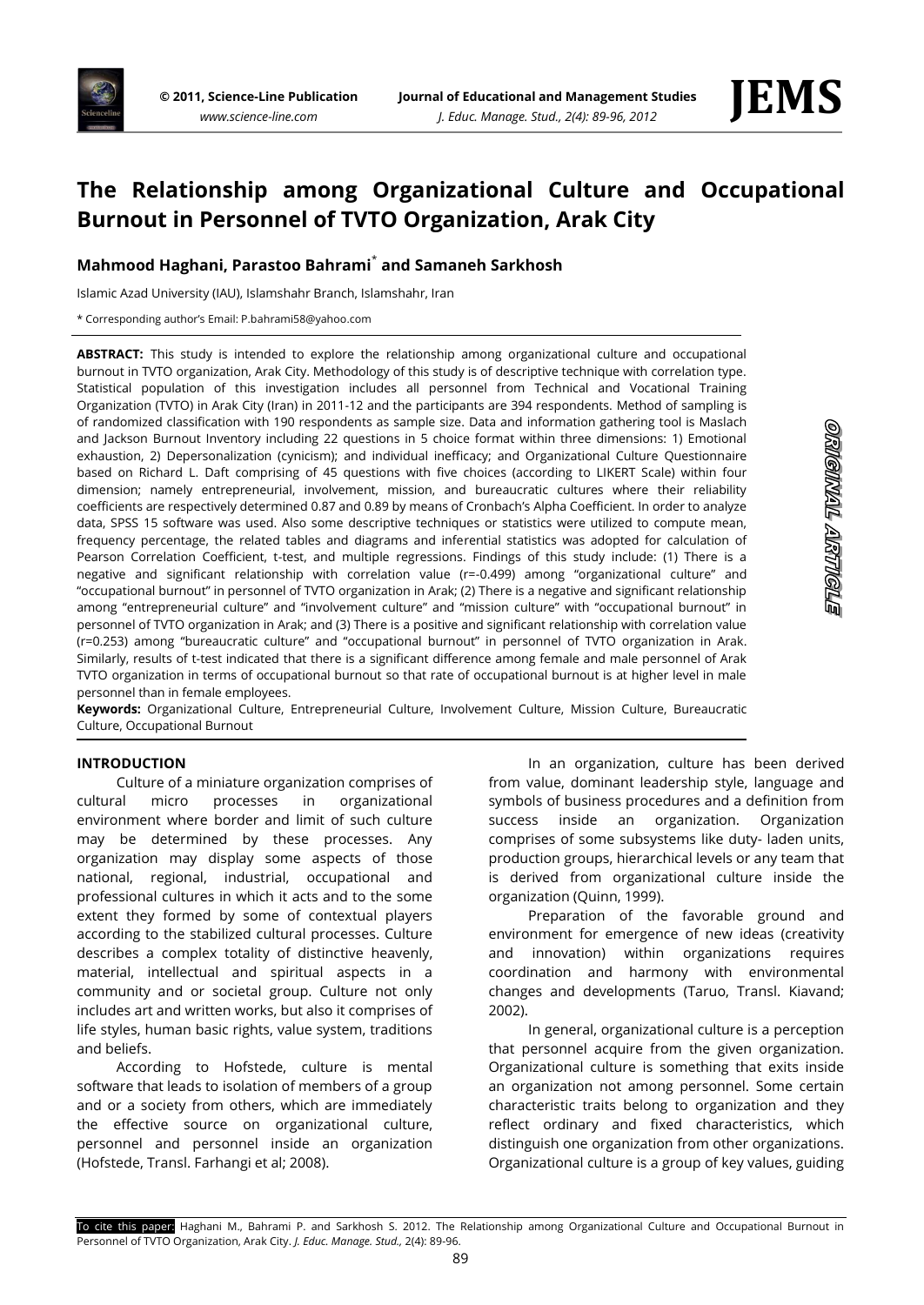beliefs and differences that are common in members of an organization (Moshabaki, 2001).

According to environmental requirements (variable or fixed environment) and strategic focus (inside or outside concentration), Daft (2001) has characterized four types of organizational culture. They include: Entrepreneurial culture, involvement culture, mission culture, and bureaucratic culture.

1- Entrepreneurial Culture: Organizational strategic focus is external so that it acts to meet needs and requirements of clientele and customers in a dynamic and variable environment. It creates changes and innovation, risk ability, prospect, group working, freedom and autonomy (Daft, 2001).

2- Involvement Culture: It is focused on participation and involvement of organizational members and environmental expectations which vary promptly and it creates sense of accountability, ownership and further commitment to organization in personnel (Daft, 2001).

3- Mission Culture: It takes service to customers in outside environment into consideration. It does not need to rapid changes and instead personnel are accountable for performance up to certain level (Daft, 2001).

4- Bureaucratic Culture: It is focused internally and adapted to a fix environment. In such a culture, personnel's involvement is low but supervision and control over environment are high. Some factors like organizational discipline and rank and position and observance of hierarchy are highly important in this culture (Daft, 2001).

Burnout may causes lower quality in given services and act as a factor for quit a job, absenteeism and or lower spirit and it may be related to some disorders such as physical exhaustion, insomnia, drug and alcohol abuse, and familial and marital problems. A mental disorder is not the symptom for occupational burnout but it spreads slowly over the time and may be converted into a mental deficiency (Rasoolian, 2004).

It seems that burnout to be related to mental stresses. Mental stresses occur when there is an imbalance among environmental needs and requirements with individual's ability to meet them. The more such environmental needs and requirements increase and individual's ability is reduced to meet them then it creates negative experience and burnout in the given person. In fact, burnout is created due to constant mental stress (Farber 1983; quoted by Ahmadi, 2002). Occupational burnout causes deterioration in quality of services that are given by personnel (Saatchi, 2003).

According to Maslach and Jackson, burnout is reduction in individual adaptation ability due to

stressful factors and with physical and emotional exhaustion symptoms. These symptoms lead to creation of negative self- concept in the given person and a negative attitude toward job and lack of communication feeling with others (customer, clientele or referents). Such symptoms may lead the person to a variety of mental and physical diseases (Maslach and Jackson, 1981).

Maslach et al. (2001) consider three main components for burnout:

1- Emotional Exhaustion: It is the main factor for burnout and the most distinct level of burnout symptoms. This dimension of burnout signifies the basic response to stress. In fact, emotional exhaustion is a requisite dimension for definition of burnout and without this dimension burnout concept may be incomplete (Maslach, 1981).

2- Depersonalization (Cynicism): In revision of some studies relating to burnout, Maro (2002) argues that depersonalization usually emerges after emotional exhaustion and in fact it is a direct response to occupational stress. In other words, depersonalization denotes non- emotional irrelevant and hostile responses to referent people (service receivers) and colleagues etc. with burnout syndrome of negative emotions and attitudes followed by others' reprimand (Maslach and Jackson, 1981).

3- Individual Inefficacy (Personal failure): The relationship among individual efficacy is relatively more complicated with two other burnout dimensions. In some studies, it seems that dimension of individual inefficacy is the outcome for two other dimensions of burnout but in some other cases, this assumption has not been approved while it emphasizes that such elements grow in parallel and along with each other instead of placement as a chain side by side of others. In other words, individual efficacy stands for sense of adequacy and successful advance in working with other individuals (Maslach, 1981).

Several studies have been carried out regarding organizational culture and occupational burnout so we deal with some of them:

- Bahrololoom et al (2002) conducted a study under title of "The relationship among organizational culture and job satisfaction in experts from Physical Education Organization that employed in Tehran". Results came from findings of this study indicated that: The governing organizational culture over Physical Education Organization is at average level and experts' job satisfaction is at lower level particularly in some aspects including salaries and benefits, promotion and improvement. Similarly, there was a positive and significant correlation among organizational culture organizational culture and job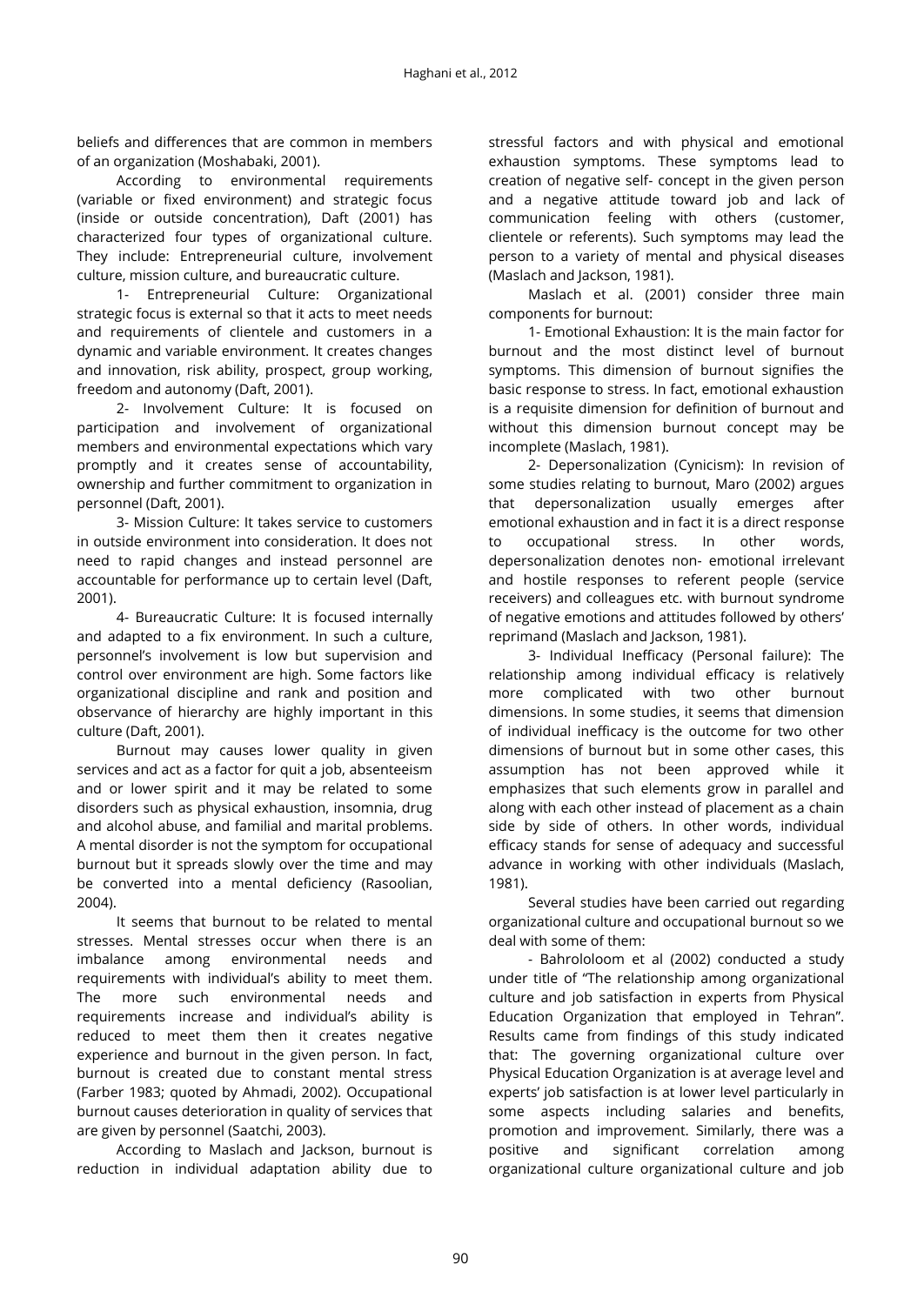satisfaction. In this investigation, organizational culture power and working background models were identified with organizational culture as the best predictor for job satisfaction from study variables.

In a study, which has been conducted by Ahghar (2006) under title of "Review of the schools' organizational culture role in occupational burnout in teachers of Secondary Schools of Tehran City", he came to these results that it is known that one could predict burnout in secondary school teachers based on scores of organizational culture variable in school while the predication power in organizational culture of entrepreneurial type is greater than involvement organizational culture and power of involvement organizational culture is greater than mission and bureaucratic organizational cultures.

Nasiripoor et al (2007) dealt with surveying the relationship among organizational culture and productivity of personnel from public- educational hospital affiliated to Iran University of Medical Sciences. The results showed that there is a significant relationship among organizational culture and productivity.

Azizi Moghadam (2008) conducted a study under title of "Investigation into the relationship among school organizational health and burnout in secondary school teachers in Mahabad City". Results of this survey indicated that there is an inverse and significant relationship among two variables of school organizational health and teachers' burnout. At the same time, given that the moderator variables are fixed (gender, age, service records and education), an inverse and significant relationship was obtained among two variables of organizational health and occupational burnout. Similarly, results reflected that occupational burnout is not significantly related to dimension of principal's influence but it is inversely and significantly correlated with dimensions of organizational integration, observance, structure, supporting from sources and spirit and scientific focus at level 0.01. Totally, data analysis suggests that teachers' burnout may be interpreted and predicted by organizational health and its dimensions.

Zamini (2010) carried out a study that is called "Review the relationship among organizational culture and job satisfaction between members of academic fellowship and personnel of Tabriz University". The results came from this study indicated that dominant organizational culture in Tabriz University is of rational type while job satisfaction varies among three different cultures. Similarly, the results showed that with respect to their scholar ranks, there is no significant difference in job satisfaction among members of academic fellowship. Additionally, the results indicated that there is a significant relationship

in job satisfaction among members of academic fellowship and personnel as well as job satisfaction among females and males and at the same time it was known that organizational culture is significantly related to job satisfaction.

Kheradmand et al (2010) conducted a survey under title of "Review the relationship among organizational culture and performance of personnel in Islamic Azad University (IAU), Tehran North Branch". Findings from this study showed that organizational culture is positively and significantly related to personnel's performance. At the same time, there is a positive and significant relationship among involvement, hierarchical, and rational cultures with performance of personnel.

Also Jackson et al (1986) have conducted a study that is called "An outlook from burnout effect regarding teachers' occupational burnout". The main findings from this investigation suggest that (1) Unfulfilled occupational expectations have no effect on burnout; (2) Emotional exhaustion is much intensively correlated with variable conflict (that is the greater role conflict exists, the more intensive burnout results); (3) The highest rate of individual efficacy belongs to persons who are supported in this environment; and (4) Lack of individual support in environment is the only factor that is related to negative attitude in response to others.

Evans (2006) has carried out a study under title of "Review of spreading stress, burnout, and job satisfaction among social workers in mental healthcare unit". The results of this study show the high level of emotional exhaustion and job satisfaction among personnel at low level. In surveying the population in this study, they concluded that there is a significant relationship between elements of emotional exhaustion and mental health.

Pico (2006) conducted an investigation under title of "A survey on relationship among burnout, role conflict, job satisfaction, and societal mental health between personnel of healthcare unit in Hungarian hospitals". The results came from this study suggested that scores of variables emotional exhaustion and depersonalization are very high while compared to personnel of healthcare unit in Canada scores of sample group have been lower in individual efficacy scale. Occupational burnout has been extremely related to job dissatisfaction. Results of this study emphasize on importance the role of mental and social work environment and type of mutual relationship within workplace with personnel's mental health.

With respect to what mentioned above, the current study is mainly intended to test the following hypotheses: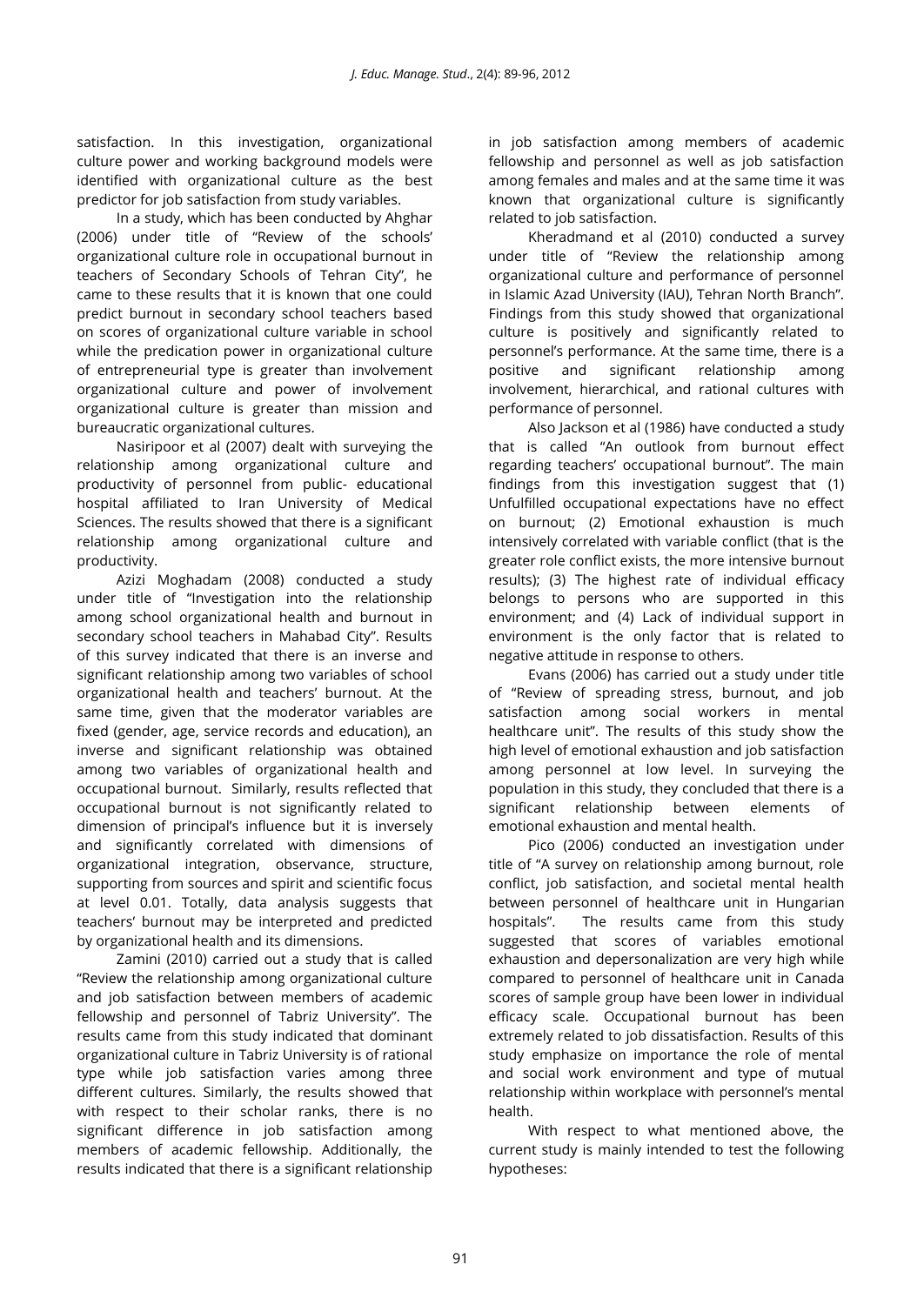- Determination of the relationship among organizational culture and occupational burnout in personnel from TVTO organization in Arak City;

- Identifying the relation among entrepreneurial culture and occupational burnout in personnel from TVTO organization in Arak City;

- Determination of the relationship among involvement culture and occupational burnout in personnel from TVTO organization in Arak City;

- Characterizing the relation among mission culture and occupational burnout in personnel from TVTO organization in Arak City;

- Identifying the relationship among bureaucratic culture and occupational burnout in personnel from TVTO in Arak City; and

- Determining the relation among occupational burnout with gender of personnel from TVTO organization in Arak City.

#### **METHODOLOGY**

Since this study is aimed at review the relationship among organizational culture with occupational burnout in personnel of TVTO organization in Arak City so the present survey is of applied type in terms of objective (for which the subject is originated from real environment and its results can be used for improvement organizational culture and or to purpose the needed strategies) and it is of survey type in terms of gathering information (since it is kind of poll and systematic questionnaire has been used in this study) and also it is descriptive correlation method in terms of methodology.

Statistical population of this study includes all personnel from Arak TVITO organization and with respect to the inquiry which has been received from Employment Department of this organization total number of personnel in this organization are 394.

With respect to statistical population in this study and by means of Morgan sample size table, 197 participants were chosen from these personnel as research sample size for collection of information. Furthermore, sample size of this statistical population was selected by means of random classification sampling technique.

Two separate questionnaires (organizational culture and occupational burnout) have been adopted in this study to measure variables and collection of information.

- To measure occupational burnout, Burnout Standard Questionnaire (Maslach & Jackson, 1981), including 22 separate questions about emotions and attitudes, has been used. In this inventory, 9 articles are related to emotional exhaustion, 5 articles to depersonalization (cynicism), and 8 articles to sense of individual efficacy. This questionnaire has been utilized for the first time by Maslach and Jackson in 1981. This questionnaire was translated and standardized by Filian into Persian for the first time in Iran in 1991 and he has reported the reliability value of this questionnaire as 0.96. At this study, reliability of this questionnaire was administered for 30 respondents and Cronbach Alpha Coefficient was calculated as 0.87 for this inventory.

- To measure organizational culture, the realized questionnaire has been used according to classification done by Richard L Daft. This questionnaire includes 45 questions. In order to measure reliability of this inventory, this questionnaire was administered among 30 respondents from study sample and value of Cronbach's alpha coefficient (0.89) was obtained for it.

After selection of sample group and execution of organizational culture and burnout questionnaires, information was gathered, encoded and recorded in computer and analyzed by means of SPSS-15 software. To analyze data and derived information, descriptive and inferential statistics were used at the same time. Descriptive statistics was utilized to describe sample by means of frequency distribution tables and diagrams and parameters of central tendency and dispersion indices and in inferential statistics section, some tests like Pearson's correlation test, t- test for independent groups, and multiple regressions were adopted.

#### **RESULTS**

Demographic description of sample is presented in table 1.

| <b>Gender</b> | <b>Frequency</b> | <b>Percent</b> |
|---------------|------------------|----------------|
| Female        | 70               | 36.8           |
| <b>Male</b>   | 120              | 63.2           |
| <b>Total</b>  | 190              | 100            |

#### **Table 1.** Frequency distribution of respondents based on gender

As it observed in Table 1, 63.2% of members in sample group are male personnel. This quantity has been reduced to 36.8% for female employees.

With respect to normal distribution of all study variables, based on interval scale, Hypotheses 1-5 are tested by means of Pearson's correlation coefficient.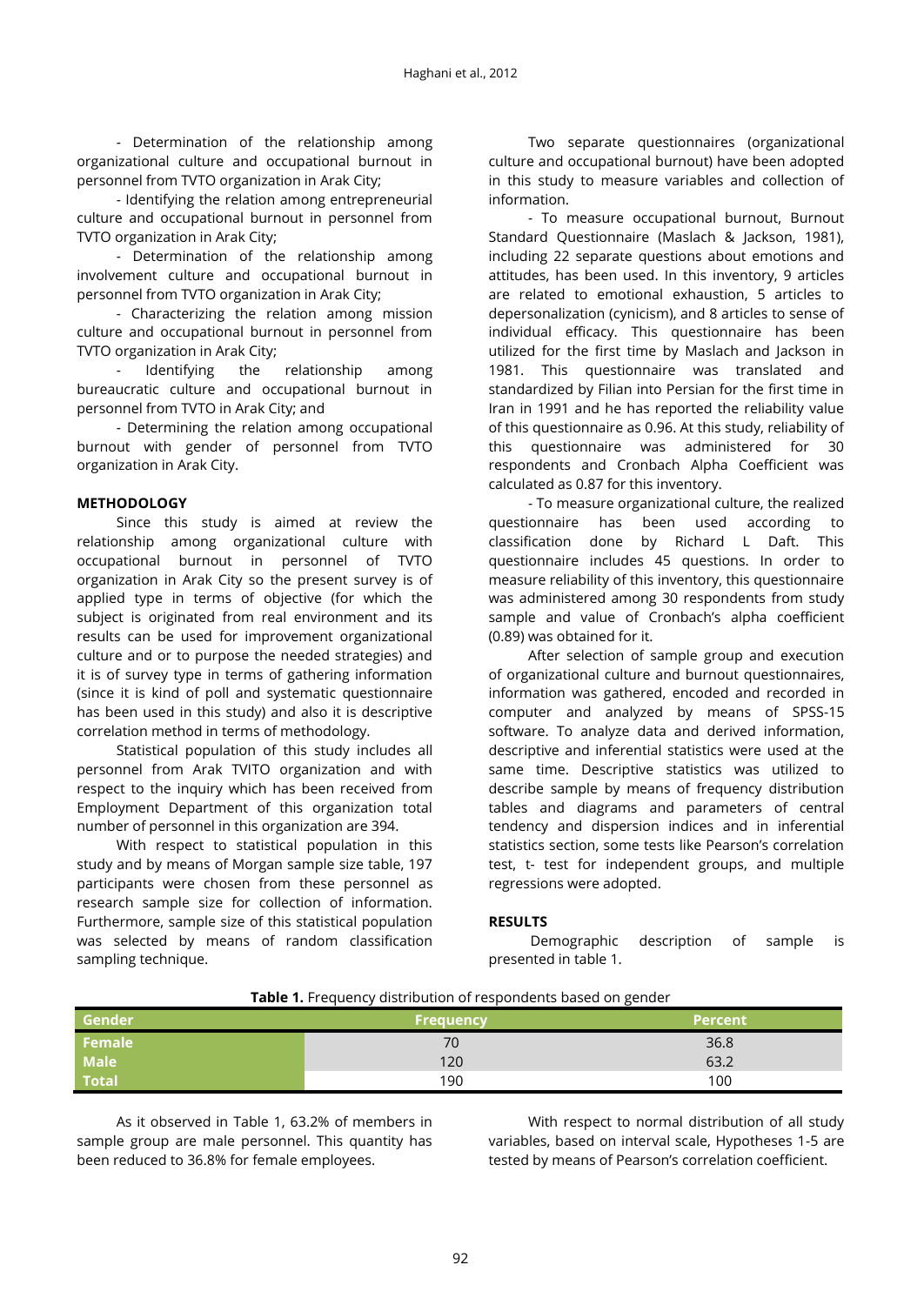- Hypothesis I: There is a relationship among organizational culture and occupational burnout in personnel of Arak TVTO organization.

| <b>Table 2.</b> Correlation coefficients between occupational burnout and organizational culture (n=190) |  |
|----------------------------------------------------------------------------------------------------------|--|
|----------------------------------------------------------------------------------------------------------|--|

| <b>Variables</b> | <b>Entrepreneurial</b><br>Culture |          | <b>Mission</b><br><b>Culture</b> | <b>Bureaucratic</b><br><b>Culture</b> | <b>Notal</b><br><b>Organizational</b><br><b>Culture</b> |
|------------------|-----------------------------------|----------|----------------------------------|---------------------------------------|---------------------------------------------------------|
| Entrepreneurship | $-0.458$                          | $-0.480$ | $-0.419$                         | 0.253                                 | $-0.499$                                                |

As it shown in Table 2, the relationship among these two variables is significant at level 0.01. (r=- 0.499, p=0.01) Thus, one can reject Null Hypothesis at level 0.01 and it may be concluded at 99% level of confidence that there is a negative significant relationship among "organizational culture" and "occupational burnout" in personnel of Arak TVTO organization.

- Hypothesis II: There is a relationship among entrepreneurial culture and occupational burnout in personnel of Arak TVTO organization.

According to information in Table 2, there is a negative relation among these two variables at level 0.01 (r=-0.458, p= 0.01). Therefore, one can reject Null Hypothesis at level 0.01 in favor of research main hypothesis and it could be concluded at 99% level of confidence that there is a negative significant relationship among "entrepreneurial culture" and "occupational burnout" in personnel of Arak TVTO organization.

- Hypothesis III: There is a relationship among involvement culture and occupational burnout in personnel of Arak TVTO organization. According to Table-2, significance level for relationship among two variables is 0.01. (r= -0.480, p= 0.01). Thus, one could reject Null Hypothesis at level 0.01 and it can be concluded at 99% level of confidence that there is a negative significant relationship among "involvement culture" and occupational burnout" in personnel of Arak TVTO organization.

- Hypothesis IV: There is a relationship among mission culture and occupational burnout in personnel of Arak TVTO organization.

The figures derived from Table-2 suggest that rate of correlation among two variables is so high that Null Hypothesis can be rejected at level 0.01 (r= -0.419, p= 0.01). Therefore, it may be assumed that there is a negative significant relationship among "mission culture" and "occupational burnout" in personnel of Arak TVTO organization.

- Hypothesis V: There is a relationship among bureaucratic culture and occupational burnout in personnel of Arak TVTO organization. As it shown in table 2, the relation among these variables is significant at level 0.01 ( $r= 0.253$ ,  $p= 0.01$ ). Thus, one can reject Null Hypothesis at level 0.01 in favor of

research main hypothesis and it can be concluded at 99% level of confidence that there is a positive significant among "bureaucratic culture/ and "occupational burnout" in personnel of Arak TVTO organization.

- Hypothesis VI: There is a difference among female and male personnel in terms of occupational burnout.

This hypothesis was tested by means of tstatistic independent model. According to information listed in this table 3, observed-t is significant at level (0.05). Therefore one can reject Null Hypothesis at level (0.05) and it can be concluded at 99% level of confidence that there is a significant difference among female with male personnel of Arak TVTO organization in terms of occupational burnout variable so that rate of burnout is higher in male than in female personnel.

Although testing of hypotheses indicated that all forms of "organizational culture" are related to "occupational burnout", but in order to review all variables in a model multiple regression test was used; hence, it is better to examine hypotheses in this test before conducting calculations. According to the aforementioned information in table 4, all 4 predictor variables have entered into this model. In model-1, the value of relationship among involvement culture and occupational burnout is 0.480. In other words, "involvement culture", in itself, interprets approximately 23% of the given variance relating to "occupational burnout" in personnel of Arak TVTO organization (R²= 0.23). In Model-2, if "bureaucratic culture" is added to this mode, R² value is increased to 0.319. In other words, approximately 31.9% of variance of personnel's occupational burnout may be interpreted by linear relation with variables of involvement culture and bureaucratic culture among of which portion of bureaucratic culture is about 8.9%. Models 3 and 4 also characterize that share of mission and entrepreneurial cultures are about 3.5% and 2.6% in interpretation of personnel's occupational burnout respectively.

Similarly, the related calculations to F- Statistic showed that square of multiple correlations is significant at level 0.01 (p=0.01, d.f= 4& 185, F= 28.4).

The next computer output indicates analysis of regressive coefficients of this model.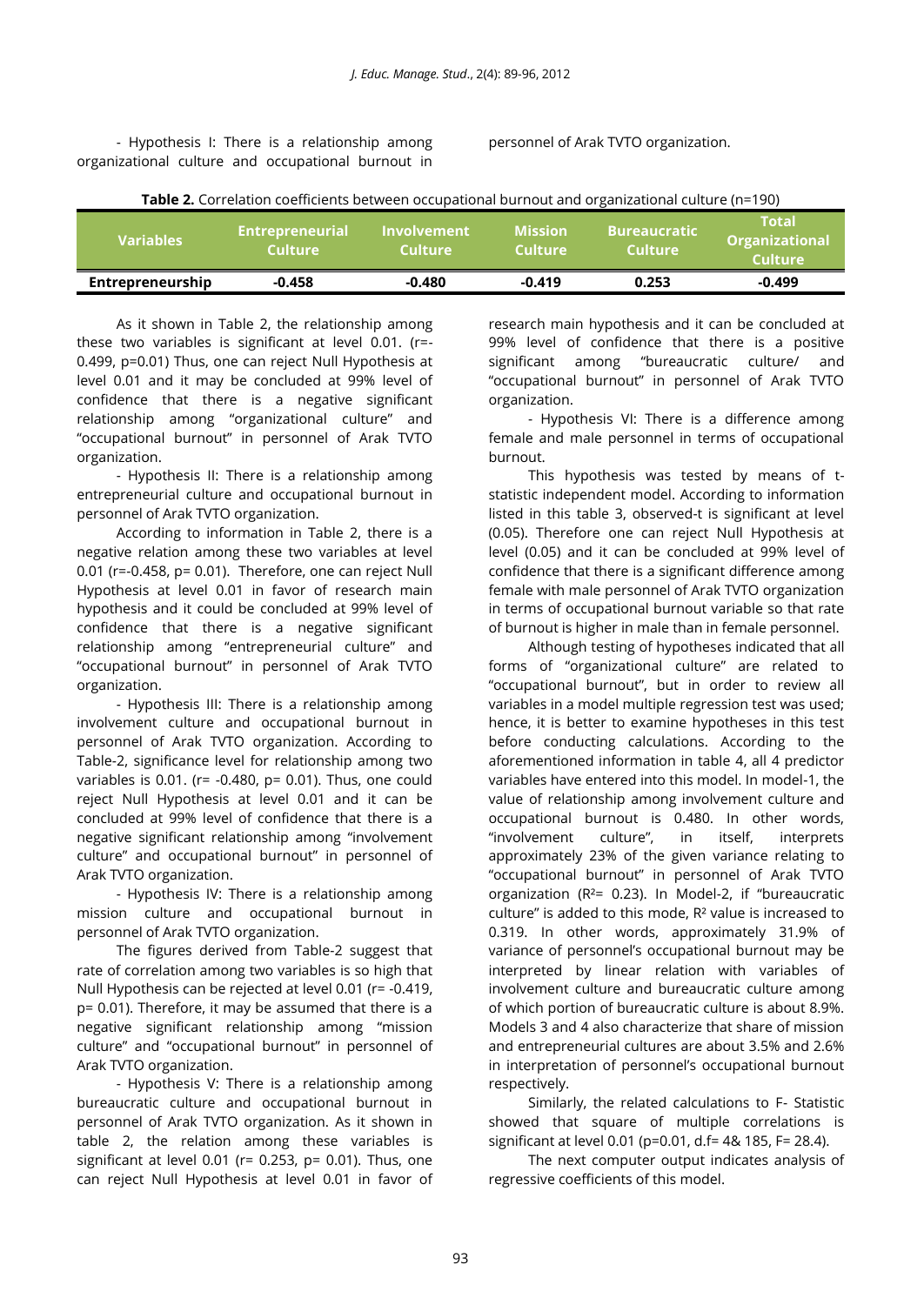| <b>Groups</b>  | <b>Quantity</b> | Mean  | <b>Standard</b><br><b>Deviation</b> | Degree of<br><b>Freedom</b> | <b>Observed-t</b> | <b>Significance</b><br><b>Level</b> |
|----------------|-----------------|-------|-------------------------------------|-----------------------------|-------------------|-------------------------------------|
| <b>Females</b> | 70              | 56.15 | 19.2                                | 18                          | 0.34              |                                     |
| <b>Males</b>   | 120             | 62.69 | 19.24                               |                             |                   | 0.02                                |

#### **Table 3.** Independent t- test for comparison of occupational burnout in female and male personnel

#### **Table 4.** Descriptive statistic of model by means of stepwise regression

| <b>Model</b>   | <b>Predictor variables</b><br>entered into the<br>model                                                        | <b>Correlation</b><br><b>Coefficient</b> | <b>Square of</b><br><b>Correlation</b><br><b>Coefficient</b> | <b>Moderated</b><br><b>Correlation</b> | $\Delta R^2$ | <b>Significance</b><br><b>Level</b> |
|----------------|----------------------------------------------------------------------------------------------------------------|------------------------------------------|--------------------------------------------------------------|----------------------------------------|--------------|-------------------------------------|
|                | Involvement Culture                                                                                            | 0.480                                    | 0.23                                                         | 0.226                                  | 0.23         | 0.01                                |
| $\overline{2}$ | Involvement Culture<br><b>Bureaucratic Culture</b>                                                             | 0.656                                    | 0.319                                                        | 0.312                                  | 0.089        | 0.01                                |
| 3              | Involvement Culture<br><b>Bureaucratic Culture</b><br><b>Mission Culture</b>                                   | 0.596                                    | 0.355                                                        | 0.344                                  | 0.035        | 0.01                                |
| 4              | Involvement Culture<br><b>Bureaucratic Culture</b><br><b>Mission Culture</b><br><b>Entrepreneurial Culture</b> | 0.617                                    | 0.380                                                        | 0.367                                  | 0.026        | 0.01                                |

#### **Table 5.** Coefficients for each of variables in measurement model

| Variables entered in<br>the model | <b>Model</b>         | в         | <b>Standard</b><br><b>Deviation</b> | <b>Variables</b><br>standardized<br><b>Coefficients B</b> | t-<br>value | <b>Significance</b><br><b>Level</b> |
|-----------------------------------|----------------------|-----------|-------------------------------------|-----------------------------------------------------------|-------------|-------------------------------------|
|                                   | 1. Intercept         | 83.02     | 6.08                                |                                                           | 12.2        | 0.01                                |
| <b>Involvement Culture</b>        | Variable Coefficient | $-03.361$ | 0.143                               | $-0.218$                                                  | 2.6         | 0.01                                |
| Bureaucratic Cu <u>lture l</u>    | Variable Coefficient | 0.916     | 0.161                               | 0.336                                                     | 5.7         | 0.01                                |
| <b>Mission Culture</b>            | Variable Coefficient | $-0.596$  | 0.191                               | $-0.240$                                                  | 3.1         | 0.01                                |
| <b>Entrepreneurial Culture</b>    | Variable Coefficient | $-0.406$  | 0.179                               | $-0.239$                                                  | 2.8         | 0.01                                |

According to the existing data in Table, regression equation can be written as follows:  $Predicted$  *Burnout*( $Y$ ) = 83.02 - 0.361 *Involvement Culture* + 0.916 *Bureaucratic* 

Culture -0.596 Mission Culture -0.406 Entrepreneurial Culture

Based on the above regressive model, it may be implied that by adding one unit to involvement culture, mission culture, and entrepreneurial culture for personnel of ARAK TVTO organization, values of 0.361, 0.596, and 0.406 are respectively reduced from occupational burnout and at the same time by adding one unit to variable bureaucratic culture for personnel, 0.916 unit will be added to their occupational burnout.

#### **DISCUSSION**

This study was aimed at conducting investigation into organizational culture and occupational burnout among personnel of Arak TVTO organization. To review this objective, a sample group was used including 190 respondents (70 females and 120 males). After selection of sample group,

organizational culture and occupational burnout questionnaires were administered by means of random classification sampling technique and the resultant data from these inventories were analyzed by SPSS 15 software. Theoretical framework of the current study is based on the first theories developed by the theorists in the field of organizational culture like Parsons. Most of personnel of Arak TVTO organization had BA degree in age group 31-35 and many of personnel had 6-10 years' work experience. But in terms of organizational culture dimensions it can be implied that: 1- Mission culture had the highest frequency. Personnel in this group had high school diploma. The employees in organizational culture dimension had 1-5years work experience. Male employees and personnel with high school diploma suffer from occupational burnout at higher level than female personnel. According to the purposed hypothesis and results in this study, organizational culture, involvement culture, entrepreneurial culture, and mission culture were negatively and significantly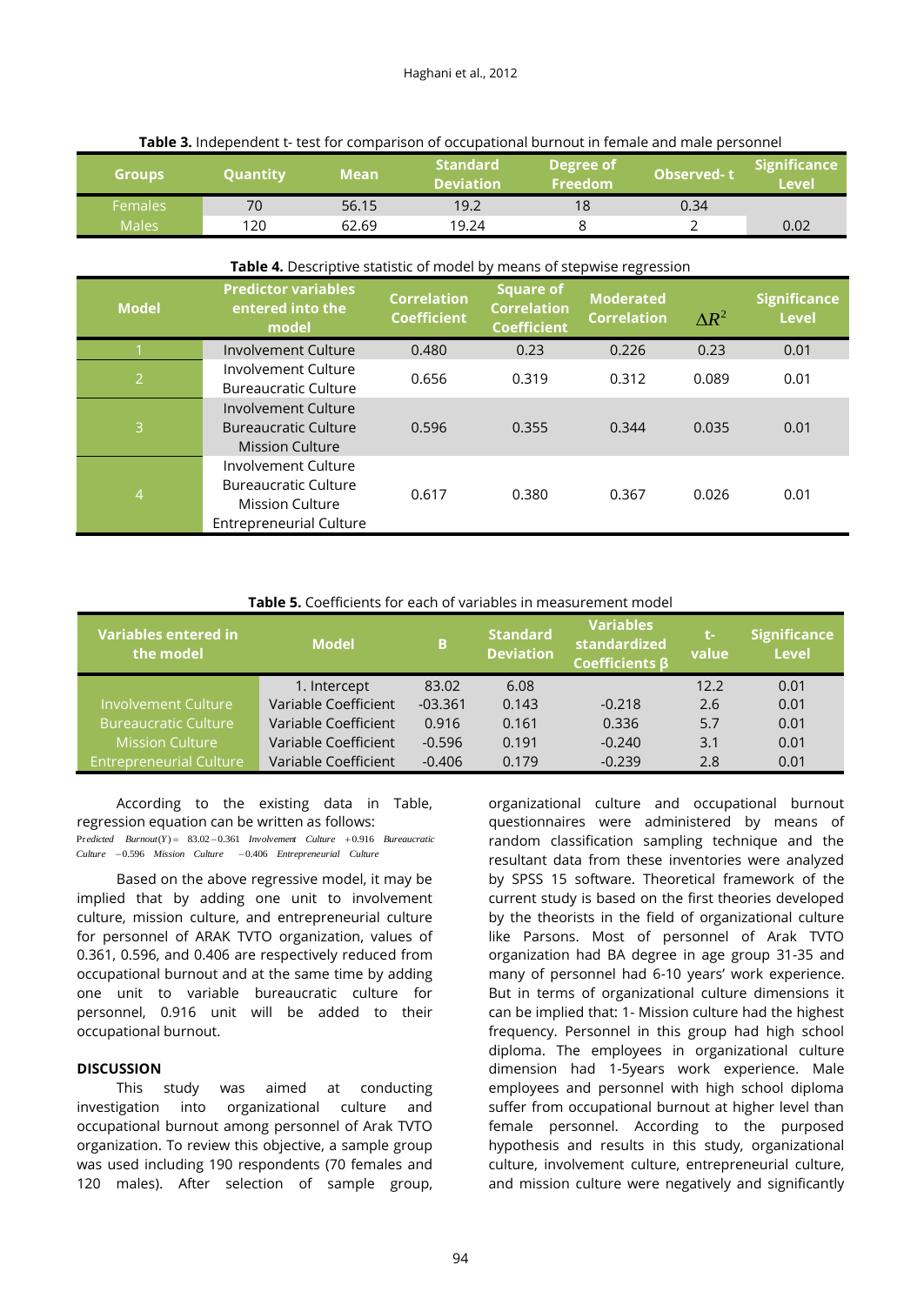related to occupational burnout. Alternatively, bureaucratic culture had a positive and significant relationship with occupational burnout. And finally, male and female personnel were different from each other in terms of occupational burnout according to their gender so that the results showed occupational burnout in male employees is higher than in female personnel.

### **Research Suggestions**

It is suggested to govern the existing variables of this culture further on the organizational climate with respect to the relation among entrepreneurial culture and occupational burnout in personnel of Arak TVTO organization. For example, it is recommended to pay more attention to dynamism, flexibility, and updating activities based on today developments, and motivation for creativity and innovation and personnel's initiatives and at the same time their satisfaction.

It is also suggested to govern the existing variables of this culture further on their ties and relations with personnel with respect to the relationship among involvement culture with occupational burnout in Arak TVTO organization so that to participate in decision making further and to address fulfilling their requirements more than ever; as a result, this measure stimulates sense of ownership and commitment in personnel toward the organization and training centers.

It is suggested to govern existing variables in this culture over TVTO organization as well with respect to the existing relationship among mission culture and occupational burnout of personnel so that to clarify organizational goals and orientations for the personnel; and to determine punishment and reward for the personnel according to outcomes of their performance while some certain criteria to be determined for evaluation of their performance.

Given that positive relationship among bureaucratic organization culture and occupational burnout of personnel in TVTO organization, it is recommended to downplay the existing variables in this culture with planning, and changing structure, attitude and rules so that to emphasize further on horizontal and parallel relations than hierarchical and vertical communications. Reward and punishment for personnel should be more based on work performance and creativities. Personnel should be encouraged to do various, creative and dynamic activities not uniform iterative performance and based certain and predetermined models.

It is suggested to managers, who are interested in personnel's physical and mental health, to consider the following strategies for prevention from occupational burnout in personnel:

It is recommended to appoint personnel in the position that not only they are interested in that job but also they have the needed characteristic traits for doing occupational tasks appropriately.

Manager may improve communication networks within the organization so that to guarantee quality and quantity of relations outside organization at the optimal state (Possibility for purposing criticisms regarding the appropriate relation among managers and personnel).

To employ psychologist to address and follow up occupational problems and living state of personnel; To create trust climate in work environment; To create business and occupational motives among colleagues; To prepare recreational and collective plans in order to decrease daily work tiredness and to identify other techniques for removal burnout; To prepare appropriate training courses for personnel based on job analysis; To reduce personnel's exposure to the risk and stressful stimulant.

Similarly, it is recommended to personnel to consider the following points to reduce occupational burnout: Paying due attention to healthcare and physical and mental well- being such sport, suitable diet and relaxation. It necessitates for personnel to enjoy healthy amusements and hobbies outside workplace; Organizing daily work schedules; to reduce stressful factors; to develop friendly and cordial relations with others; to strengthen potential of saying no; to take away worry and anxiety.

## **Research Restraints**

Limitation of statistical population only to Arak City; Gathering information only by questionnaire; The effective psychological factors like (worry, tiredness and indifference to giving response to questionnaire due to the distribution of such questionnaire for several times by students and or by other public organizations etc.) that may postpone the possibility for gathering accurate information as well as the time taken for this activity; The existing former interests, prejudices and experiences etc. that could affect on results; Intervention of some factors in results of study, which may be out of researcher's control such as factors relating to personnel's attitudes and given that questionnaire has been the tool for gathering information in this survey and at the same time attitude of the studied personnel have been explored and this point definitely affects on research findings; Carelessness of participants in giving response to these questions; Rejection of some participants to fill out questionnaires; Lack of control on intrusive variables (creativity and intelligence etc.) due to being unfamiliar with the field of sample group.